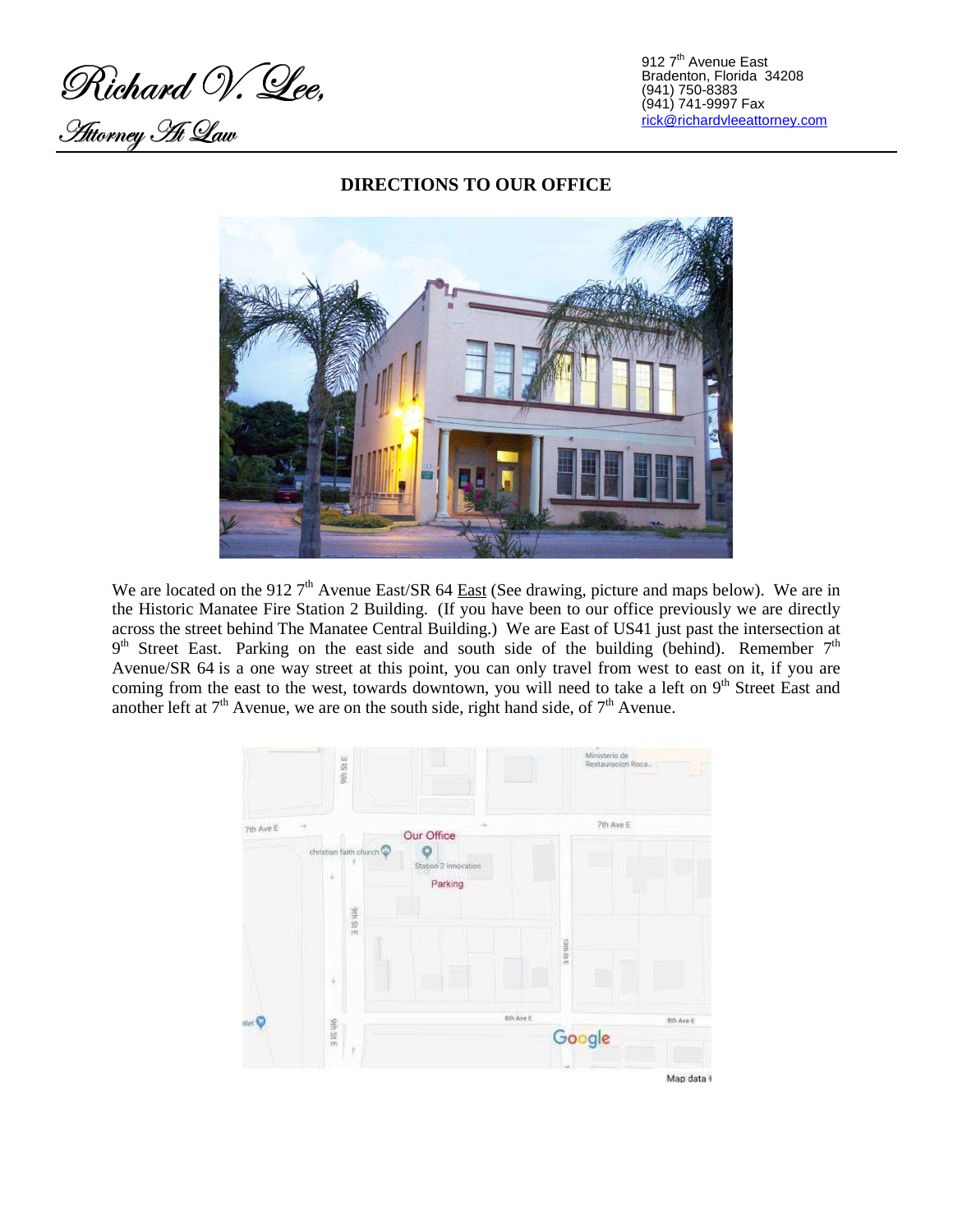

From I-75 (coming from Sarasota/from the South): Go north on I-75 to the SR64 exit #220 West to Downtown Bradenton. Follow SR64/Manatee Ave. West for approximately 5 miles. SR64/Manatee Ave is now a one way street. Make sure you are in the left hand lane. At  $9<sup>th</sup>$  Street East turn left, turn left again on  $7<sup>th</sup>$  Avenue East. Immediately get in the right hand lane. We are the second building from the corner on your right hand side You will see the driveway just past the building, with parking in the rear.

**From I-75 (coming from Tampa/from the North):** Go south in I-75 to SR64, take exit #220 West to Bradenton. Follow SR64/Manatee Ave. West for approximately 5 miles. SR64/Manatee Ave is now a one way street. Make sure you are in the left hand lane. At  $9<sup>th</sup>$  Street East turn left, turn left again on  $7<sup>th</sup>$ Avenue East. Immediately get in the right hand lane. We are the second building from the corner on your right hand side You will see the driveway just past the building, with parking in the rear.

**From Sarasota on Hwys 301 & 41:** As you are coming from Sarasota on either Hwy 41 or Hwy 301 they merge together just prior to the Red Barn Flea Market. Continue north past the Red Barn to SR64/6<sup>th</sup> Avenue East. (Note SR64 is two one way streets at this intersection.) Turn Right on  $SR64/6<sup>th</sup>$  Ave. Stay in the right hand lane. The very next signal is  $9<sup>th</sup>$  Street East. Pass through the signal and turn Right into the second driveway just past the second building. See map above.

**From Manatee Ave West/SR 64 W, the Islands:** Get on Manatee Ave West/SR 64 West and head East towards downtown Bradenton. (Note SR64 is two one way streets in downtown) Pass through downtown, behind the courthouse, continuing on SR64 heading East pass through the signal a  $9<sup>th</sup>$  Street West, continue east through the next signal at  $1<sup>st</sup>$  Street/US41. Get in your right hand lane. The very next signal is  $9<sup>th</sup>$  Street East. Pass through the signal and Turn Right into the second driveway. See map above.

**From St. Petersburg I-275:** Take I-275 South. Exit on US19 to Palmetto/Bradenton. Stay on US19 South to Bradenton, US19 and US 301 merge together, continue South. Cross over the DeSoto Bridge into Bradenton to SR64 (past Manatee Memorial Hospital). (SR64 is two one way streets at this point.) Turn left on SR64/6<sup>th</sup> Ave E., (the second half of the one way street). Get in your right hand lane. The very next signal is  $9<sup>th</sup>$  Street East. Pass through the signal and Turn Right into the second driveway. See map above.